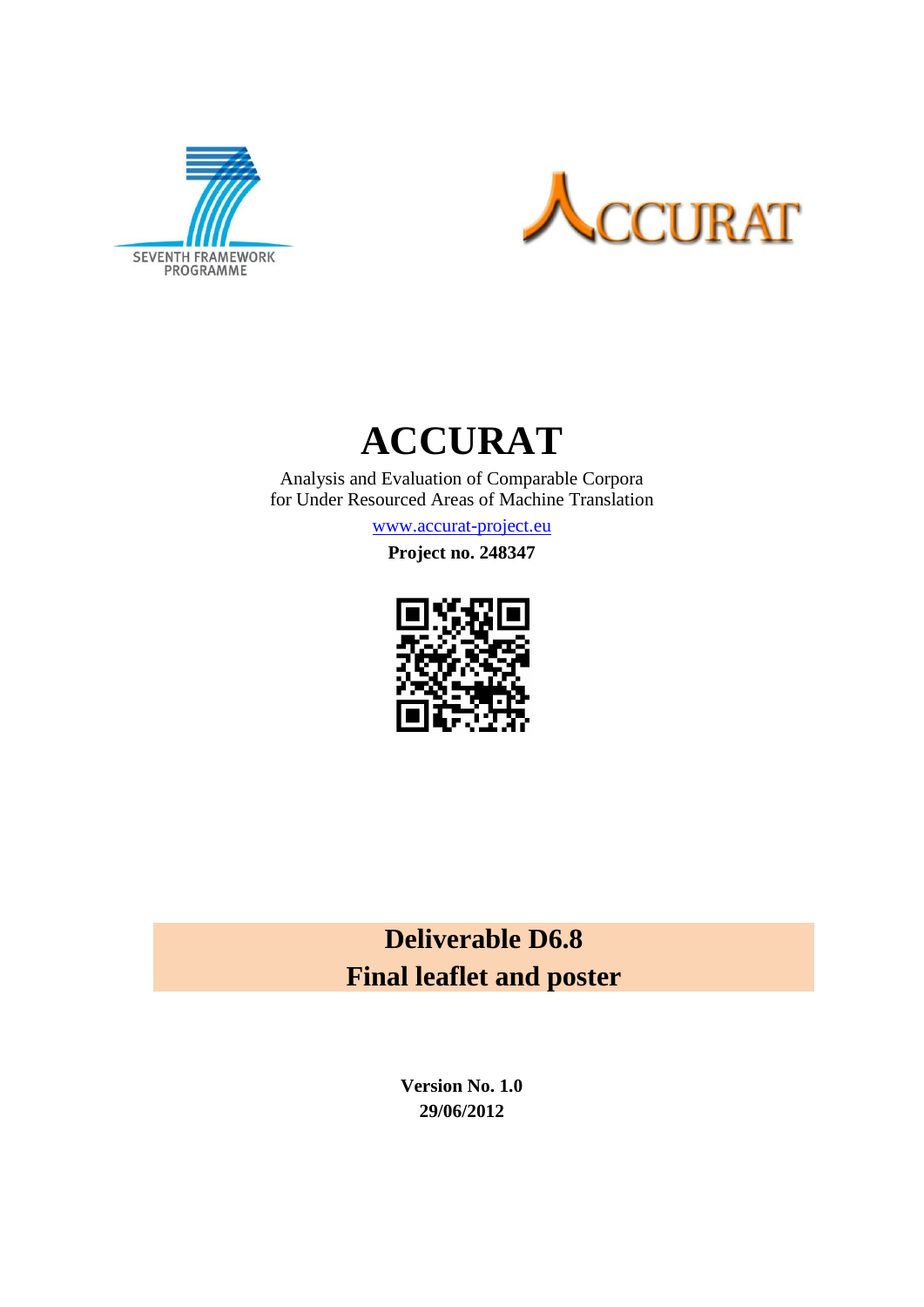



# **Document Information**

| Deliverable number:                       | D <sub>6.8</sub>                           |
|-------------------------------------------|--------------------------------------------|
| Deliverable title:                        | Final leaflet and poster                   |
| Due date of deliverable:                  | 29/06/2012                                 |
| Actual submission date<br>of deliverable: | 29/06/2012                                 |
| Main Author(s):                           | Marko Tadić                                |
| Participants:                             | Božo Bekavac, Željko Agić, Nikola Ljubešić |
| Internal reviewer:                        | Tilde                                      |
| Workpackage:                              | WP <sub>6</sub>                            |
| Workpackage title:                        | <b>Dissemination</b>                       |
| Workpackage leader:                       | <b>FFZG</b>                                |
| <b>Dissemination Level:</b>               | PU                                         |
| Version:                                  | V1.0                                       |
| Keywords:                                 | Poster, leaflet, dissemination materials   |

# **History of Versions**

| <b>Version</b> Date |            | <b>Status</b> | Name of the<br><b>Author</b><br>(Partner) | <b>Contributions</b>                                             | Description/<br><b>Approval Level</b>               |
|---------------------|------------|---------------|-------------------------------------------|------------------------------------------------------------------|-----------------------------------------------------|
| V <sub>0.5</sub>    | 05/06/2012 | Draft         | <b>FFZG</b>                               | Marko Tadić                                                      | First draft                                         |
| V <sub>0.8</sub>    | 25/06/2012 | Draft         | <b>FFZG</b>                               | Marko Tadić,<br>Božo Bekavac,<br>Željko Agić,<br>Nikola Ljubešić | A presentation of<br><b>ACCURAT</b> poster<br>added |
| V1.0                | 29/06/2012 | Final         | <b>FFZG</b>                               | Corrected errors in<br>mixing terms<br>"flyer" and<br>"leaflet"  | Submitted                                           |

# **EXECUTIVE SUMMARY**

With this deliverable a description of the final leaflet and poster is presented.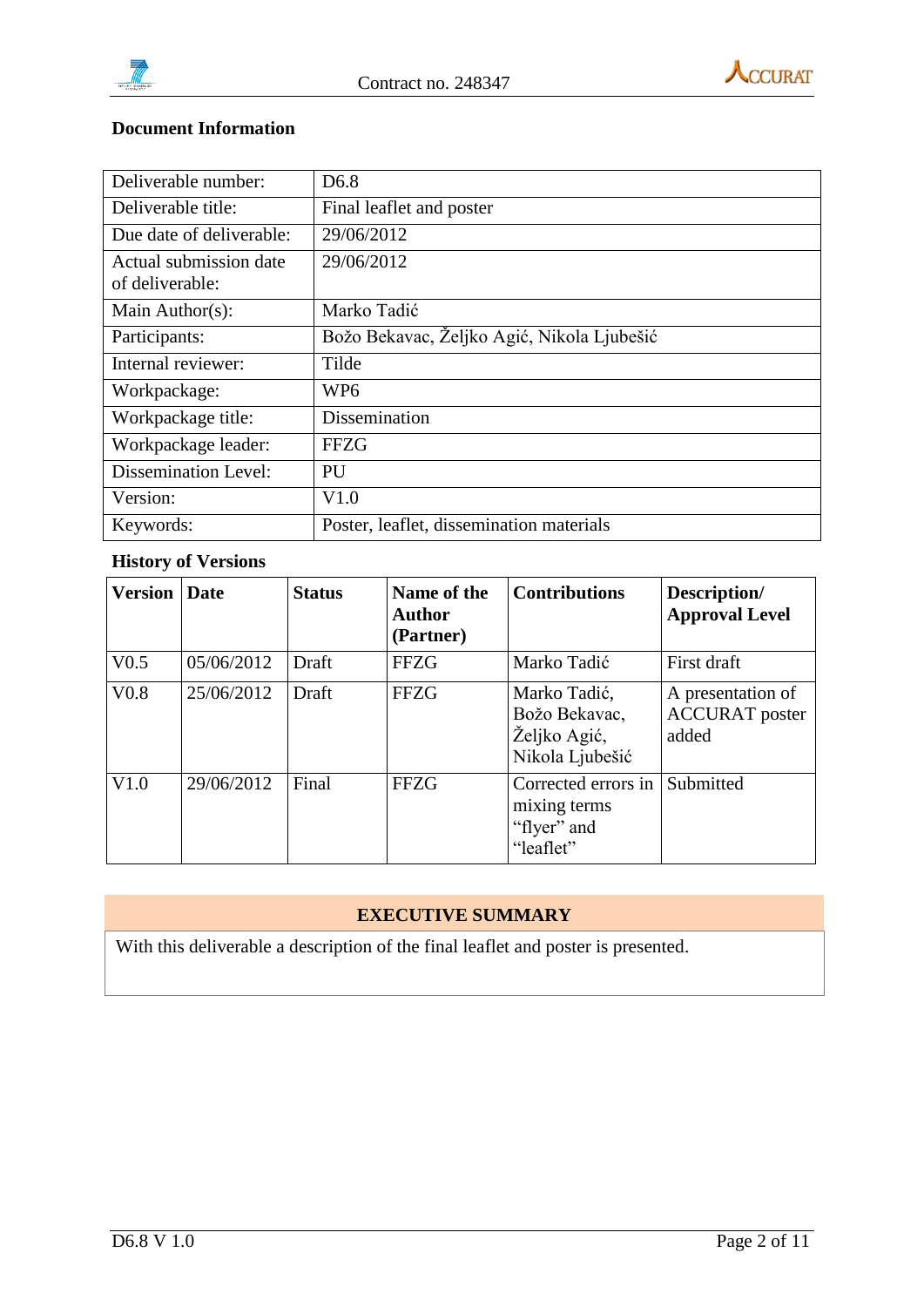



# **Table of Contents**

| 2.2 $T\text{-shirts}$ 9 |  |  |  |  |
|-------------------------|--|--|--|--|
|                         |  |  |  |  |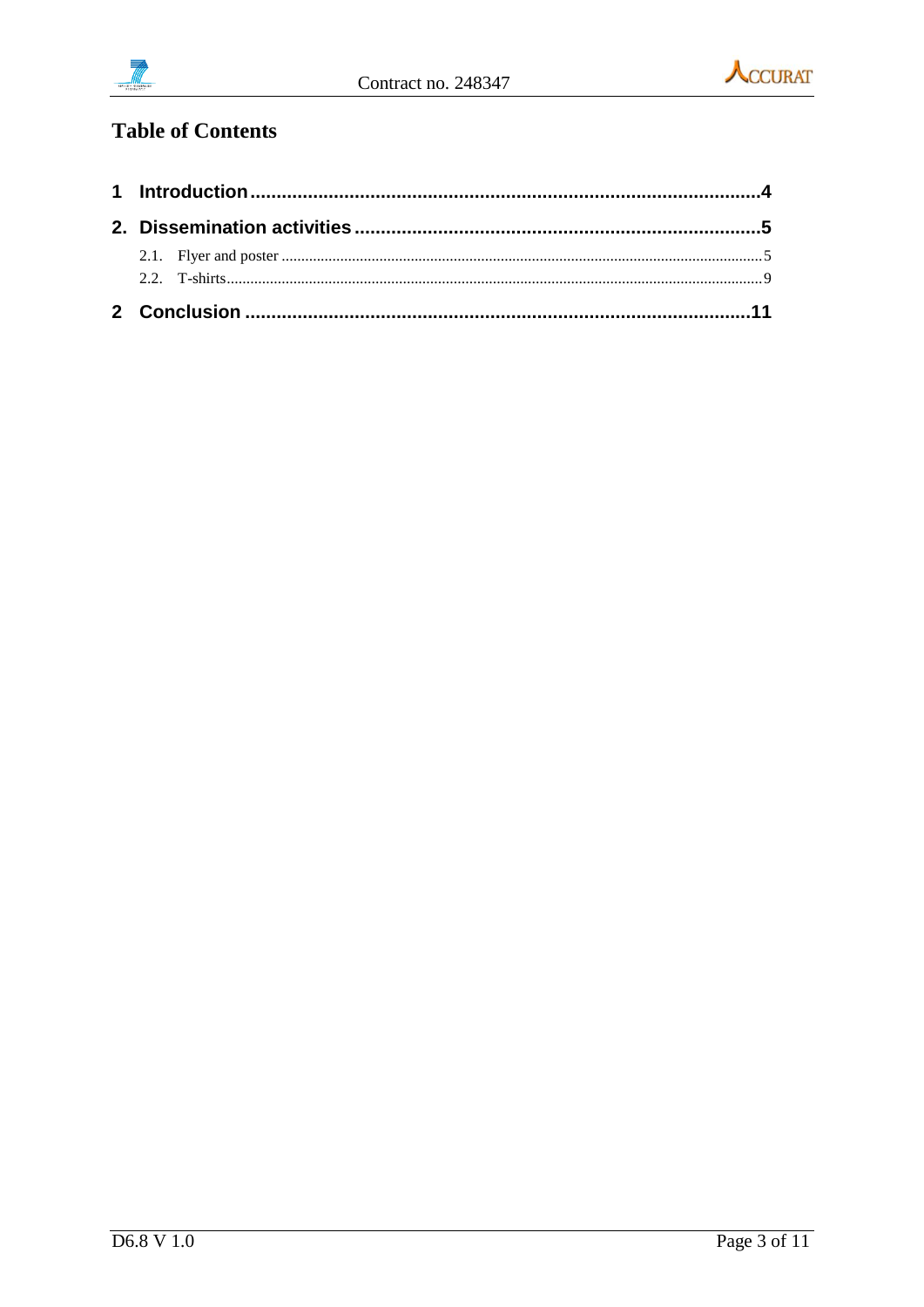



# <span id="page-3-0"></span>**1 Introduction**

The overall goal of WP6 is to **disseminate** project results and to transfer the project knowledge, technologies, lessons learned and best practices to interested communities and thus to ensure their worldwide impact and long-term sustainability. Also, one of the goals of WP6 is to provide insight into exploitation plans of the tools developed within the ACCURAT project.

This deliverable D6.8 is the report on production of the final ACCURAT leaflet and final ACCURAT poster that were used for dissemination activities in order to spread the information about the ACCURAT project during the last four months of the project at the most important events in the field.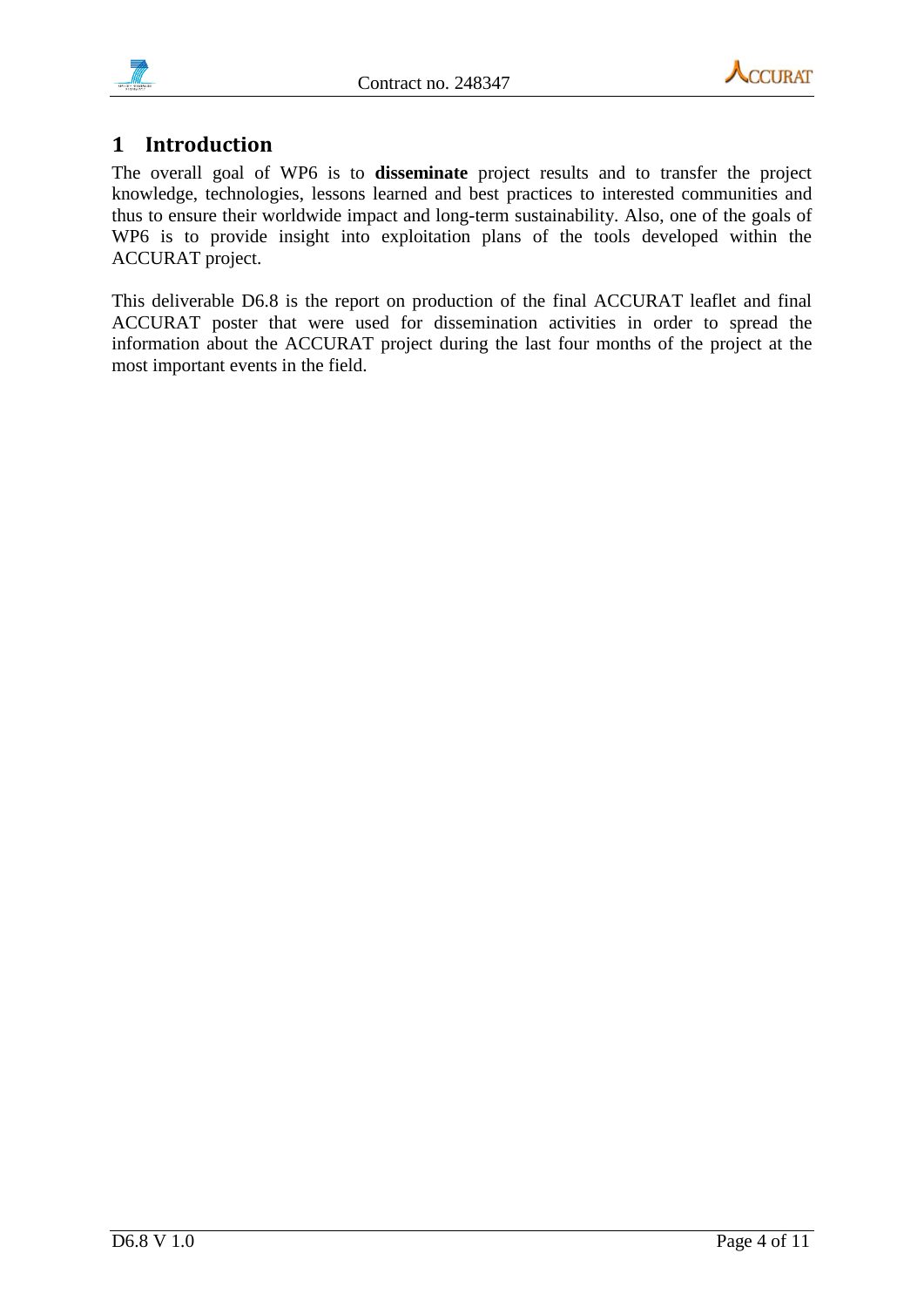



# <span id="page-4-0"></span>**2. Dissemination activities**

According to the implementation of dissemination activities described in the Dissemination and Exploitation Plan, the Final leaflet and the Final poster were scheduled for M30. In order to maximise the impact of our dissemination activities, we have produced the Final leaflet and the Final poster earlier, i.e. in April 2012. In this way these dissemination instruments were at our disposal for the main events in the field (e.g. LREC2012, EAMT2012, META-FORUM2012, TKE2012, etc. The detailed list of all dissemination activities is available at the D6.9).

In addition to the Final leaflet and Final poster, also 100 Final t-shirts were produced and distributed at these events.

The dissemination instruments described, have significantly raised the profile and visibility of the project covering classic dissemination channels (web-site, appearance at the conferences and papers in journals and proceedings).

# <span id="page-4-1"></span>*2.1. Leaflet and poster*

Following the Plan for dissemination and exploitation (D6.1) at M27 the Final leaflet and the Final poster were produced. They present the current results and achievements of the project partners, particularly stressing the availability of the ACCURAT Toolkit for processing comparable corpora.

The leaflets are A4 twofold full colour leaflet that yields effectively six pages. Posters are 70x100 cm in size and in full colour also.

The whole print run of the Final leaflet was produced and distributed between the project partners for further dissemination activities.

The poster and leaflet also demonstrate the cooperation of the ACCURAT project with META-NET alliance. The initial design and layout of the poster was adapted to accomodate the META-NET and META-SHARE logos and to denote the alignment of ACCURAT with META-NET activities.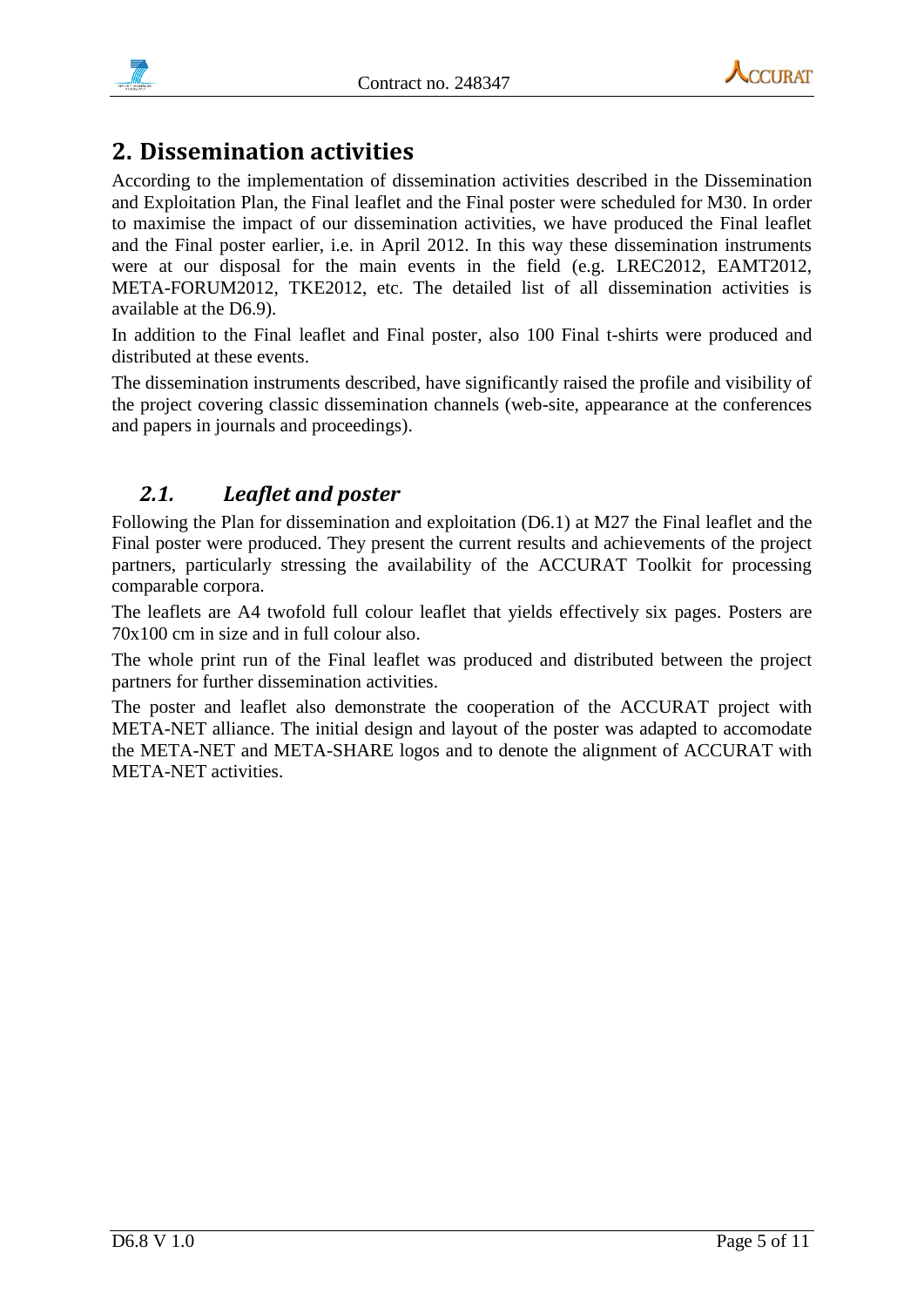



Analysis and Evaluation of Comparable Corpora<br>for Under Researced Areas of Machine Translation



A true cross-European project connecting<br>under resourced longuages, that are either ITU official languages or are in the process of becoming one soon, with well resourced languages such as English and German. Languages covered by the project: Larvian, Lithianian, Estonian, Romanian, Greek, Creatian, Slovenian, English and German.

## www.accurat-project.eu



Project partners

- WARD THIS SIA, Figs. Lowin.
- **USFIN** University of Sheffield, Computer Science<br>Department, NLP Group, Sheffield, UK crus University of Leeds, Centre for Translation Studies, Leeds, UK
- HAPs Athera, Research and Innovation Center in Information Communication & Enoutedge Technologies, Institute for Language and<br>Speech Processing, Athens, Greece
- NIXA: University of Zagrab, Paculty of Hamanities and Social Sciences, Department<br>of Linguistics, Zagreb. Coostie
- **DFRI** Deutsches Forschungszerunun für<br>Innehiche Intelligenz, LT Lab, Sauchstichen, Germany
- **BACAI**s Recursion Academy, Research Institute<br>For Artificial Initial Agency, Buseauch, Bornarda Willingarier Gulff, Musich, Germany
- ZEMANIVA: Zemania dozo, Ljubljana, Slovenia.

#### Contact Tide, SDL

75a Vienfors Gaire U4 topa kiga. LCDA. Contact person Airan Birzipi Project manager<br>P: + 371,6760,9001 P: +371 67665750 M: 4171 20200344 El civers betzlies@IDde.b



The project has a hadiag

more of funding<br>Store the European

Computers)<br>Demonstrate<br>Demonstrate<br>Process (2013)<br>Annalysis (2013)<br>Annalysis (2014)<br>Annalysis (2014)

# Analysis and Evaluation of Comparable Corpora<br>for Urate Rosemont Areas of Machine Translation

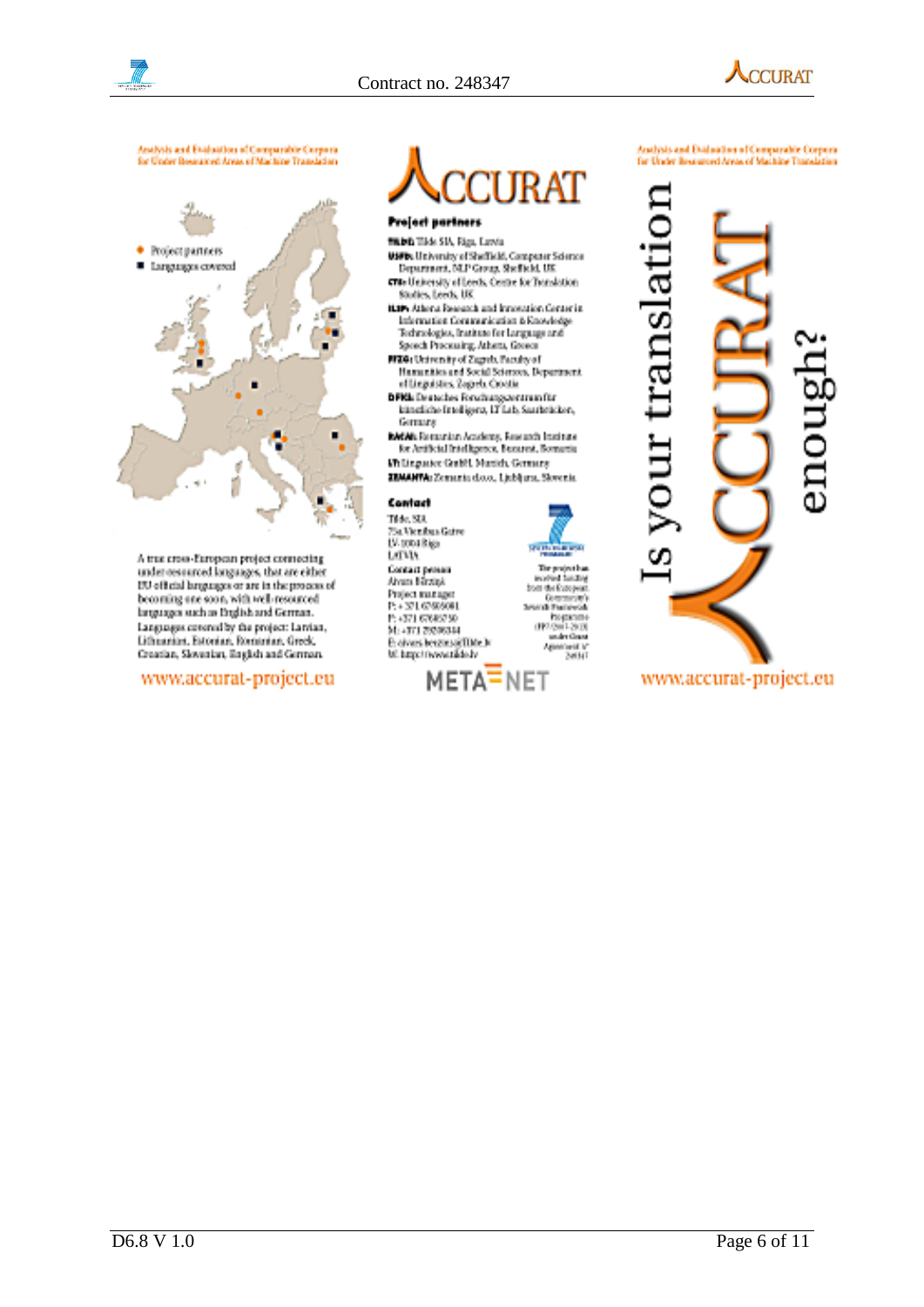



ysts and Englastion of Comparable Corpora<br>Inder Resourced Areas of Machine Translation

#### **Main goal**

To develop methods and techniques to overcome one of the central problems of<br>Machine Translation (MT1 – the lack of<br>linguistic resources for under-resourced area of machine translators. The main goal is to find, analyze and evaluate novel.<br>methods that exploit comparable corpora in onler to compensate for the shortage of linguistic researces, and ultimately to significantly improve MT quality for under-resourced longuages and namewi domains.

#### Using comparable corpora

The opplicability of current data driven<br>mathedity they<br>ends on the mailability of length strainer from the condition of parallel corpor data.<br> $For this reason,$ 



the translation<br>quality of current data-driven MT<br>systems varies dramatedly from quite good.

our space good<br>points with large compare a worldble reg.<br>English and Prezent to almost unusuable for<br>under-concerned languages and names:

www.accurat-project.eu



domins where little data is available (e.g.) Lamian and Creatian

The goal of ACCURAT is to improve the machine mandation translation quality for under-researced languages and narrow dortoine

- the under-resourced larguages covering<br>Lawian, Lithuacian, Basarian, Grouk<br>Crootian, Romanian and Slovenian;
- · narrow domains (renewable energy data. processing, automotive engineering etc.)

by finding out the novel approaches how comparable como ra con compensate for a shortage of parallel linguistic resources.

#### **Important results**

- $\label{lem:main} \begin{array}{ll} \bullet \textbf{Comparability metric} & \textbf{devological} \\ \textbf{method} & \textbf{log} \\ \textbf{are used to measure compatibility of} \end{array}$ source and torget language documents in compacible corpora;
- · Automated methods and tools for<br>collecting comparable corpora from the
- whi

### **Figure 1 ACCURAT Final leaflet**

- Several ACCURAT multilingual comparable and parallel corpora have bees gathered from the Web:
- Research methods for alignment and<br>- extection of lexical terminological and
- ether linguistic
- data from comparable
- охротк
- · Improved SMT
- systems from hatians said data **Jentings** citals
- 
- developed handles mostre. · ACCURAT Toolkit for collecting and processing comparable corpora -<br>developed, published and freely<br>downloadable from the project vels site.
- 

#### Tosted use cases

Dealerston and validation of the ACCURECT project results in proctical applications by<br>adjusting and enhancing MT systems based<br>on data collected from comparable corpora:

- · translation solutions in names domains: resewable energy, sports news, political and financial range. ICT news, range on disasters, automotive engineering etc.
- · application in web authoring: blog
- authoring. software localisation increasing efficiency<br>in localization, trangeation with CMT tools.
	- ANOTHER Seates Sold by

ACCURAT results will also be available through

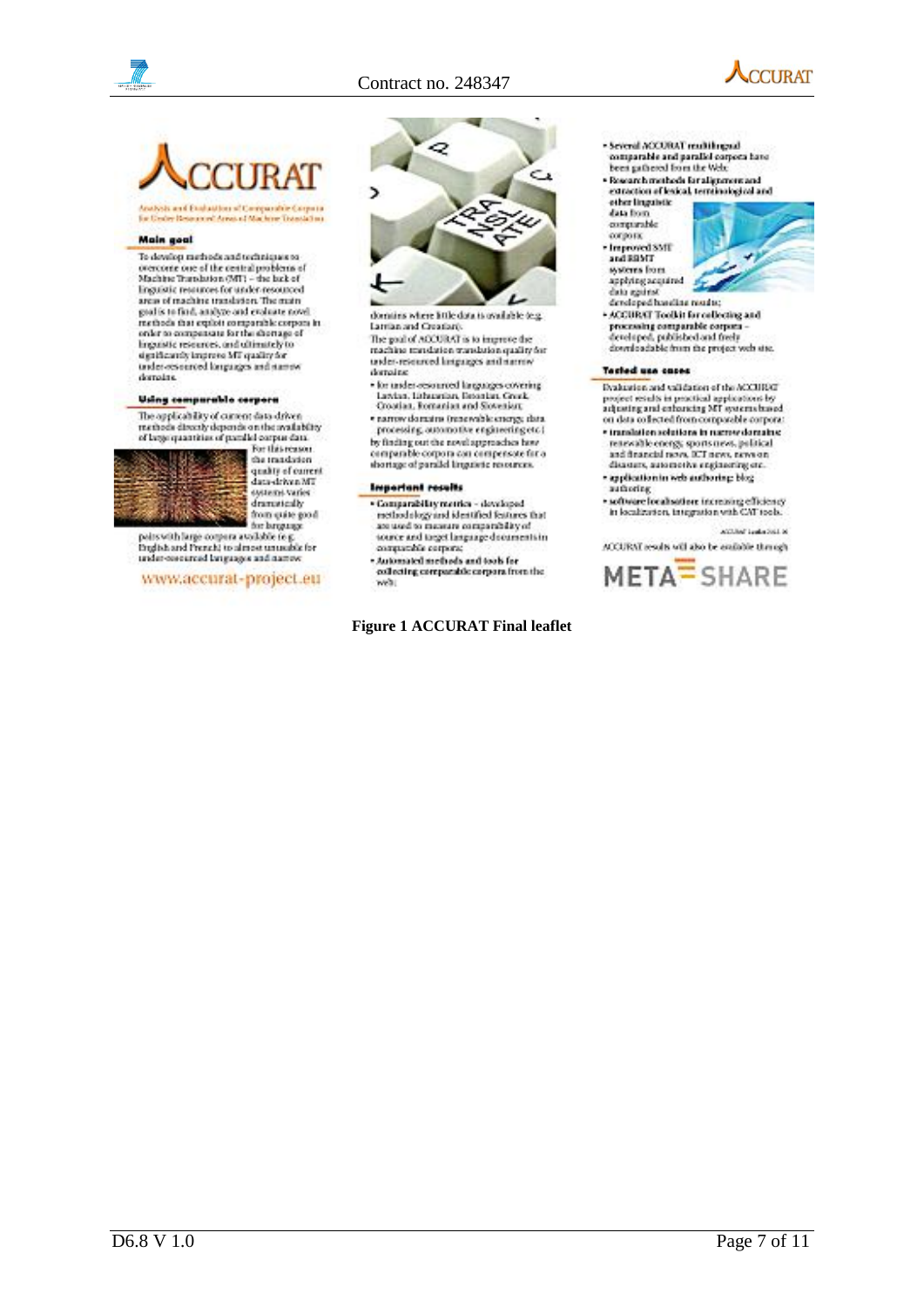

# Is your Analysis and Evaluation of<br>Comparable Corpora for Under Resourced<br>Areas of Machine Translation



Main 1991<br>
Indian and Philadelphia Bandeles<br>
Sil - Texas Signification Bandeles<br>
Sil - Texas Signification<br>
Texas Signification<br>
Signification<br>
Signification<br>
Texas of direction<br>
Signification<br>
Signification<br>
Signification

#### **Key Innovation**

The constitution of mechanistic graphically to measure to find the constructed in measure graphics in the graphic of  $\mathbf{M}$  for

### Using comparable corpora

Widthy comparation compared to the stress of the compared the stress of the stress of the stress of the stress of the stress of the stress of the stress of the stress of the stress of the stress of the stress of the stress

neurose domains brannel la stange, date

 $\label{eq:convergence} \begin{small} \texttt{if} & \texttt{if} & \texttt{if} & \texttt{if} & \texttt{if} & \texttt{if} & \texttt{if} & \texttt{if} \\ \texttt{if} & \texttt{if} & \texttt{if} & \texttt{if} & \texttt{if} & \texttt{if} & \texttt{if} & \texttt{if} \\ \texttt{if} & \texttt{if} & \texttt{if} & \texttt{if} & \texttt{if} & \texttt{if} & \texttt{if} & \texttt{if} \\ \texttt{if} & \texttt{if} & \texttt{if} & \texttt{if} & \texttt{if} & \texttt{$ 

thick is collecting proportive corporation the<br>Note

thereof at OTRAT and high player parallel and<br>parallel corporation in the primary production of<br>the h

The main result of the digement and entropies<br>affective of the state of the state of the state of the state<br>of the logarithm did for the state of the state of the state<br>of the state of the state of the state of the state<br>a

#### **ACCURAT Teolkit**

Techt für edischig and processing europeetide<br>magnes finde disclosable finde für proper website



#### Cambash

Vice des Hurfmann George Hermann (1979)<br>Jacques Hurfmann (1989)<br>Jacques Holland (1989) en 1989 (1989)





# Figure 2 ACCURAT Final poster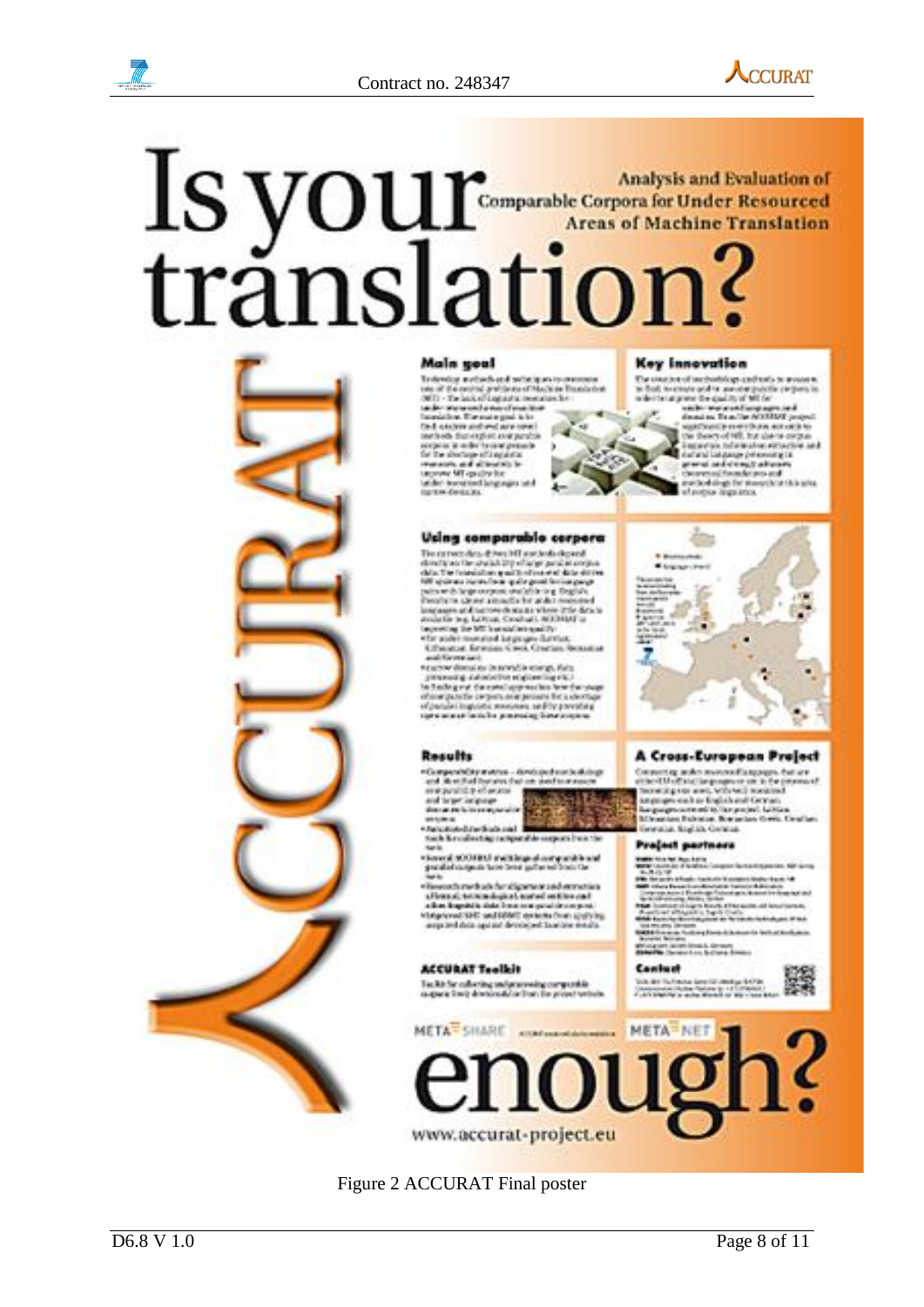

# <span id="page-8-0"></span>*2.2. T-shirts*

After surprisingly successful presentation of ACCURAT project by T-shirts at LREC2010, we decided that we will continue this type of disseminating activity. After the mid-term tshirts we introduced and produced also the final t-shirts, using the same slogan as at the Final leaflet and the Final poster. They were distributed at conferences and other occasionsn.

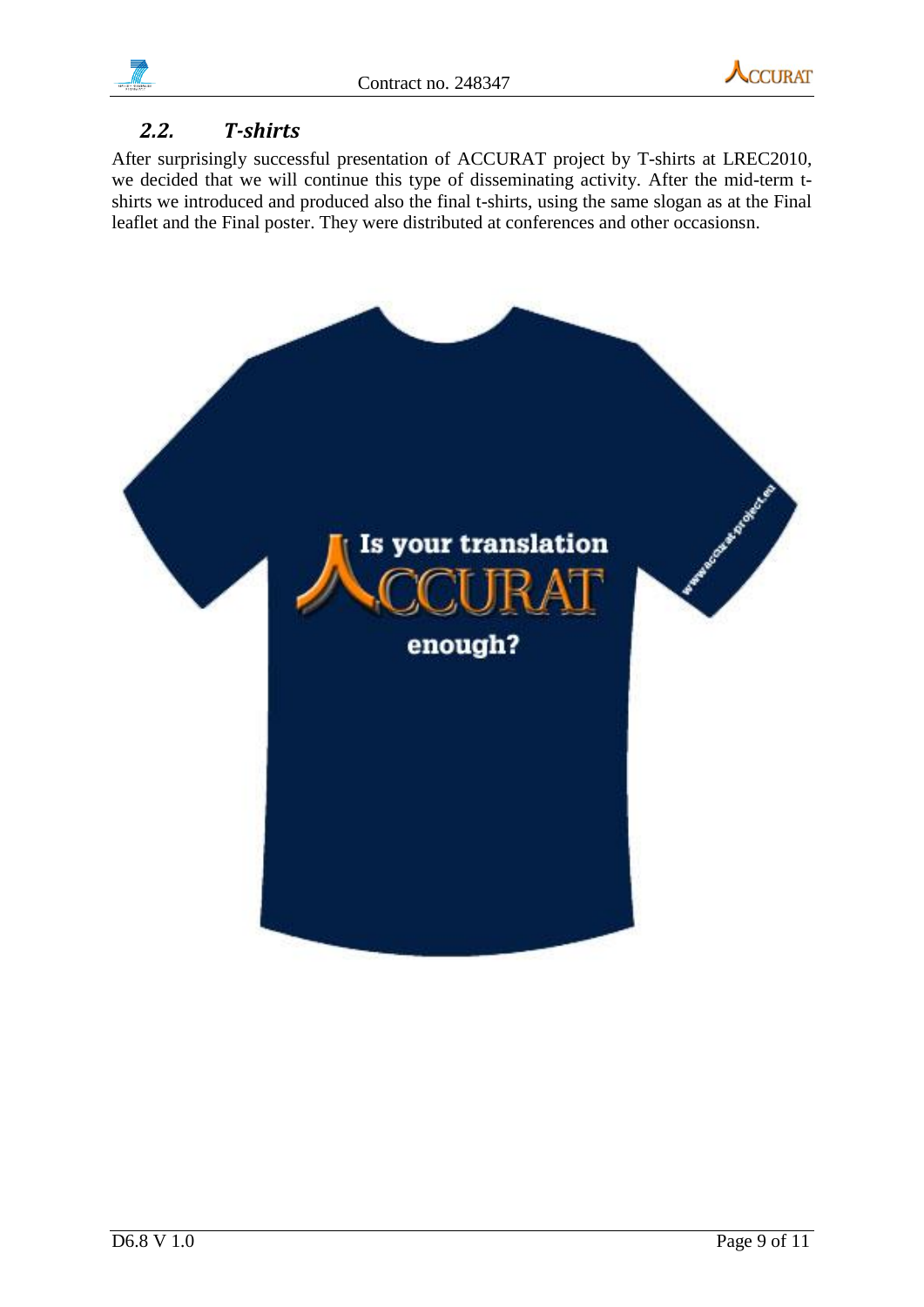





**Figure 3 ACCURAT Final t-shirt**